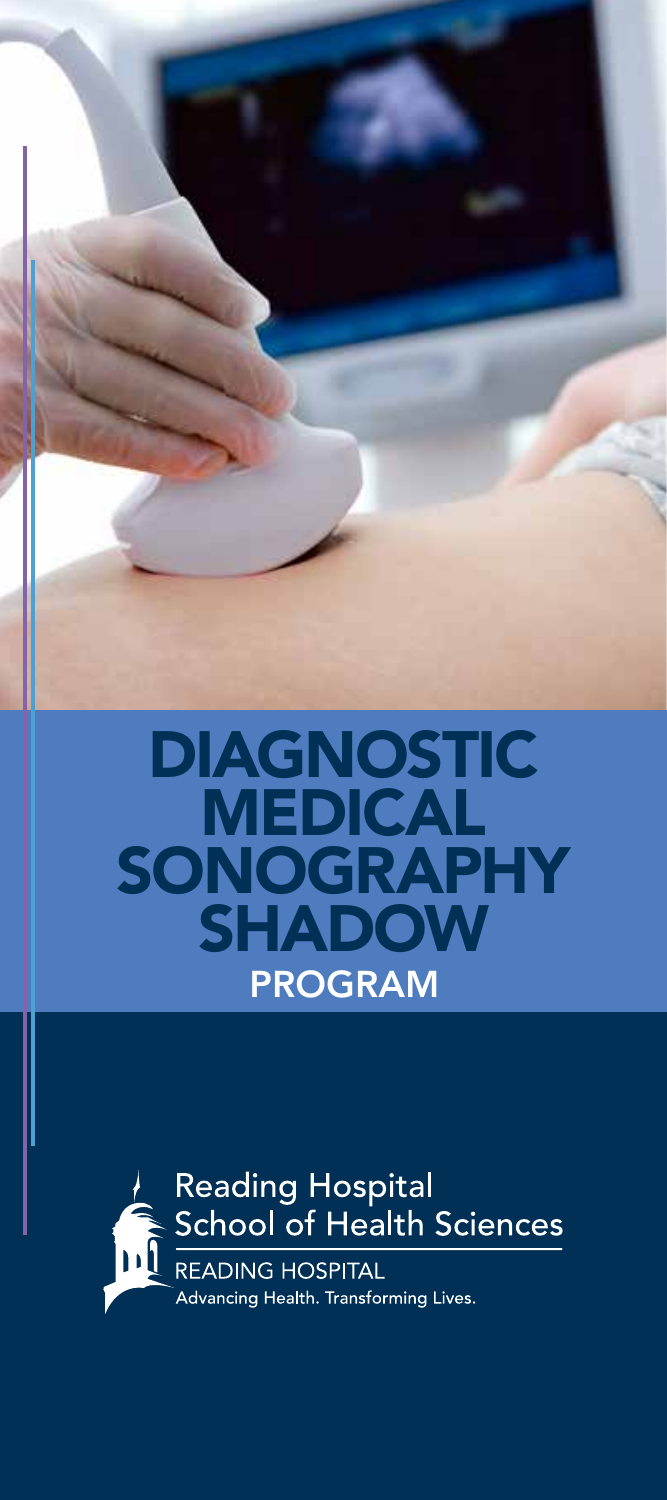The Diagnostic Medical Sonography Shadow Program provides individuals with an opportunity to shadow ultrasound technologists and observe ultrasound procedures firsthand in Reading Hospital's Radiology Department. Opportunities are also available at the Reading Hospital School of Health Sciences where individuals can observe within Diagnostic Medical Sonography courses in the classroom and/or lab environment.

Shadowing experiences at Reading Hospital's Radiology Department are scheduled on Tuesdays from 1 to 3:30 p.m., and Thursdays from 9 to11:30 a.m. Observations in classes at the Reading Hospital School of Health Sciences are scheduled as availability permits.

## **Requirements**

- $\blacksquare$  Must be at least 16 years of age or older.
- $\blacksquare$  If under 18, required parent/quardian consent form for shadowing needs to be completed.
- $\blacksquare$  Photo identification and proof of age is required for ALL observers.
- **n** Appropriate attire must be followed.
- Effective August 1, 2021, must show proof of being fully vaccinated for COVID-19 prior to the experience. "Fully vaccinated" is defined as two weeks after a second dose of a twodose series, such as the Pfizer or Moderna vaccines, or two weeks after receiving a single-dose vaccine, such as Johnson & Johnson's Janssen vaccine.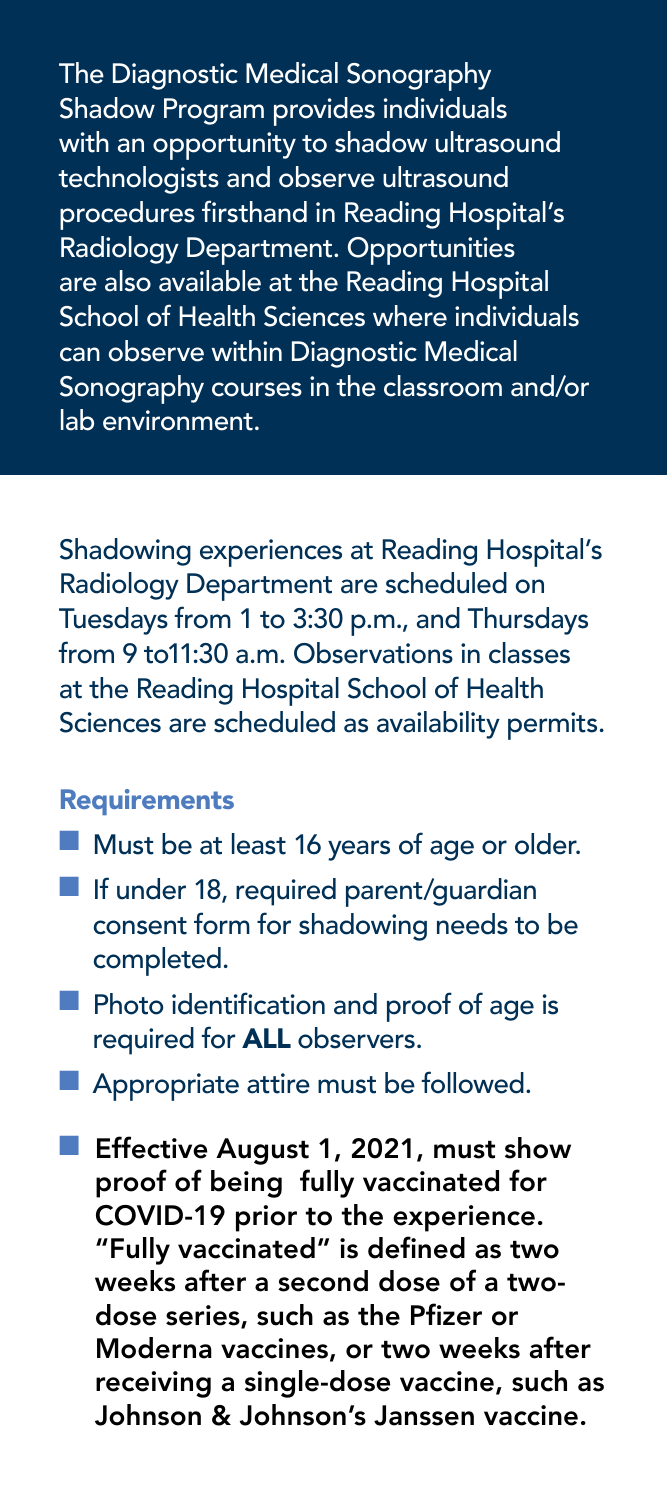Reading Hospital School of Health Sciences operates without distinction to age, race, color, religion, gender, disability, sexual orientation, national origin, or economic means.

Participation in a shadowing experience does not guaranteed admission to Reading Hospital School of Health Sciences. If applying to the Diagnostic Medical Sonography program, shadowing is highly encouraged.

For more information, or to schedule a shadowing experience, please contact the Diagnostic Medical Sonography Program at 484-628-0200.